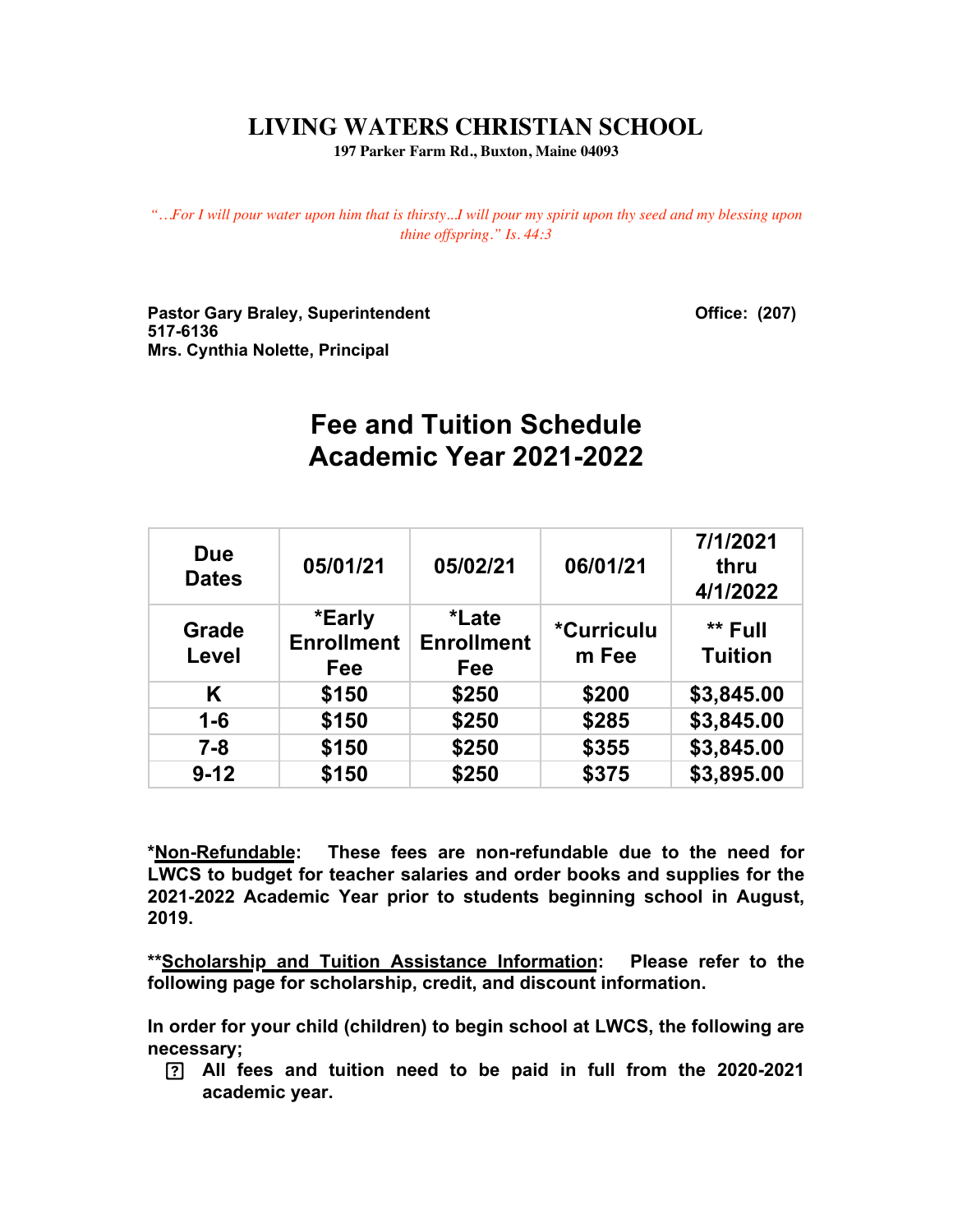- **An Intent to Enroll Form needs to be completed and received for each child by 4/26/21.**
- **Enrollment Fee needs to be paid by 5/1/2021.**
- **Curriculum Fee needs to be paid by 6/1/2021.**
- **A Tuition Agreement needs to be in place by 7/1/2021.**
- **The schedule for tuition payments for the 2021-2022 Academic Year will be from**

**7/1/2021 to 4/1/2022.**

 **Sports Fees will not be accepted unless Enrollment and Curriculum Fees have been paid; and, Tuition payments are up-to-date.**

## **\*\*Scholarships and Tuition Assistance Information**

#### *Maine Children's Scholarship Fund*

This is a private scholarship that provides up to 75% (\$1400 Max) tuition

assistance to Maine families in need. Application deadline is April 30<sup>th</sup> each year. Apply online at [www.mecsf.org,](http://www.mecsf.org/) in writing at Maine Children's Scholarship Fund, PO Box 913, Bangor, ME 04402-0913 or call (207) 945-6893.

#### *Confidential Financial Services (CFS) (aka Crown Financial Services)*

CFS provides a cost effective method of determining your financial need for tuition assistance. This analysis is confidential and provides you with a view of your current financial condition in order for you to realize what monies are available to you for your child's or children's tuition. LWCS does not have access to your sensitive, financial information. We receive a FACT (Family Anticipated Contribution Total) Report from CFS. We will contact you to discuss this report.

#### *Share-the-Burden or Sponsor-A-Student Program*

In an attempt to make a quality Christian education available to as many families as possible, Living Waters Christian School regularly solicits contributions from caring members of our community who desire to participate in our Share-the-Burden Program. The amount of funds available through this program varies from year to year. If you desire to contribute, please contact Cheryl Braley at Living Waters Christian School, (207) 517-6136.

## **Full Tuition Scholarship and Credits/Discounts**

**If** your family is not eligible for tuition assistance based on need, you may receive a scholarship or tuition credit under other programs we offer.

**PLEASE NOTE: Only one credit or discount applies per family and cannot be combined with any other credit, scholarship, or tuition assistance.**